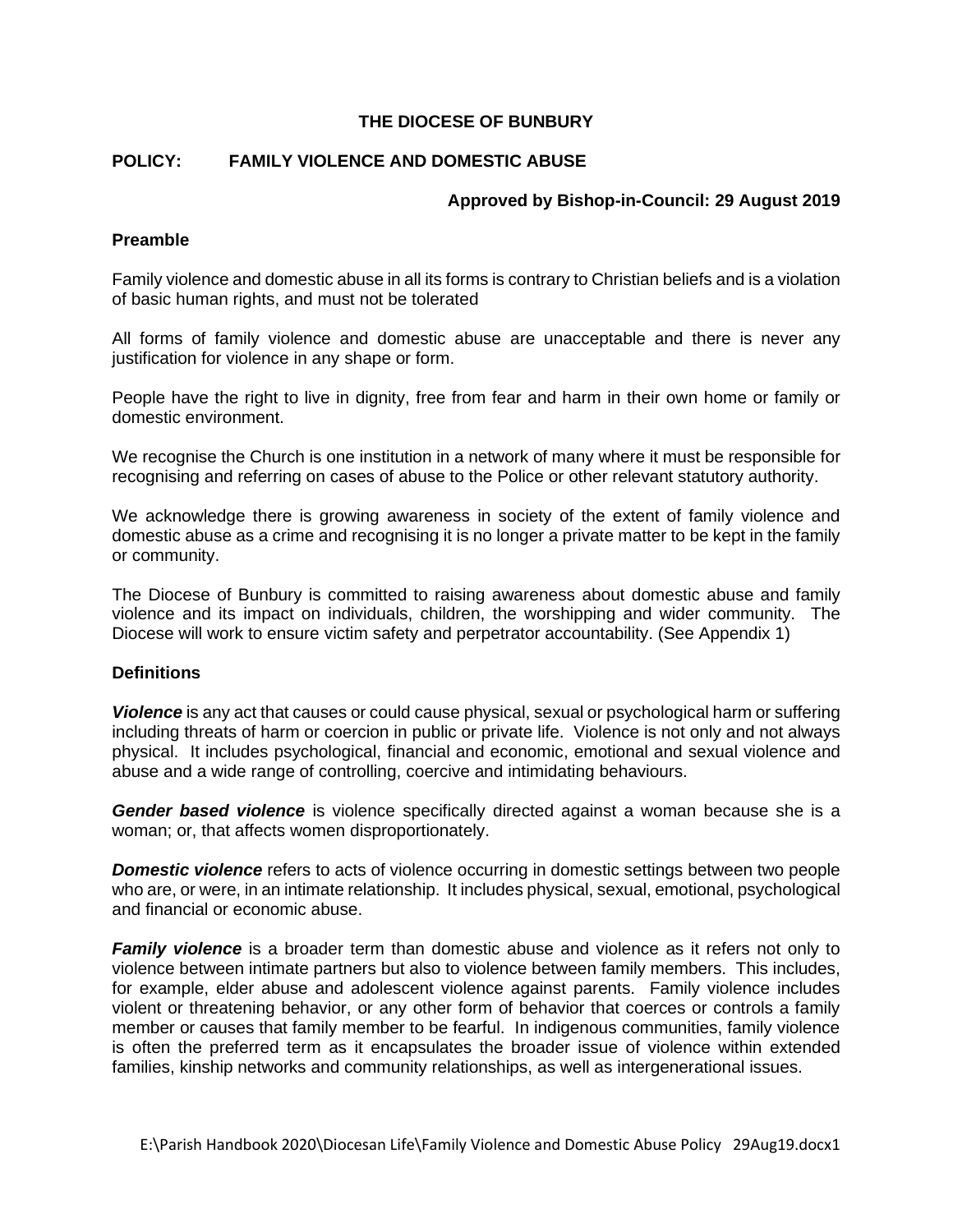In Australia, violence against women is called many different things, including domestic violence, domestic abuse, family violence, intimate partner violence, sexual harassment and sexual assault.

## **Policy**

The Diocese of Bunbury is absolutely opposed to all behaviours, beliefs, attitudes or words that promote or encourage family violence and domestic abuse. This Diocese actively supports and encourages raising awareness, providing training and education, mentoring, coaching and supporting the church community to adopt this approach. This Diocese will respond actively to ensure the safety of those involved following a disclosure or where such behavior is evidenced, and work to prevent any further victimization or suffering by those affected, in the wider response by the parish community.

This Diocese seeks to ensure churches are places of safety where such activities, behaviours and beliefs about family violence and domestic abuse are rejected; where allegations are taken seriously and those who suffer are believed, respected and alleged abusers are challenged.

This Diocese aims to inform, direct and equip church workers and volunteers to be skilled and trained to respond appropriately with care and support.

The Diocese aims to inform and support those who are survivors of Family Violence and Domestic Abuse with appropriate care, support and information.

### **Policy Aim**

This Policy aims to raise awareness of the issues of Family Violence and Domestic Abuse. It provides a practical guide on how it will respond to disclosures about family violence and domestic abuse. It supports the work of the Anglican Church of Australia in its commitment to addressing and responding effectively to such behavior within the diocese across the parish communities.

This policy applies to all clergy, church workers, parishioners and volunteers.

The Diocese encourages church workers dealing with these issues on behalf of the church to speak with professional supervisors for support or to seek out other therapeutic options. For further information on this aspect of the Policy, please contact the Diocesan Office on 08 9721 2100 or go to the website: [www.bunburyanglican.org.au](http://www.bunburyanglican.org.au/)

### **Practical Support**

The Diocese supports all its parishes and communities, and all those employed by the Diocese to seek assistance and support from the parish and the Diocese if leave is required due to circumstances involving family violence and domestic abuse.

### **Family Violence Leave for Employees and Clergy**

Up to 10 working days paid family violence leave is available each year to manage violence in family circumstances. An employee or clergy person may take annual leave or unpaid leave when they have used all their family violence leave. If more is offered than this amount, all leave taking must be agreed and recorded in writing. This will assist in determining for the future whether more needs to be made available or changes made to the current policy.

E:\Parish Handbook 2020\Diocesan Life\Family Violence and Domestic Abuse Policy 29Aug19.docx2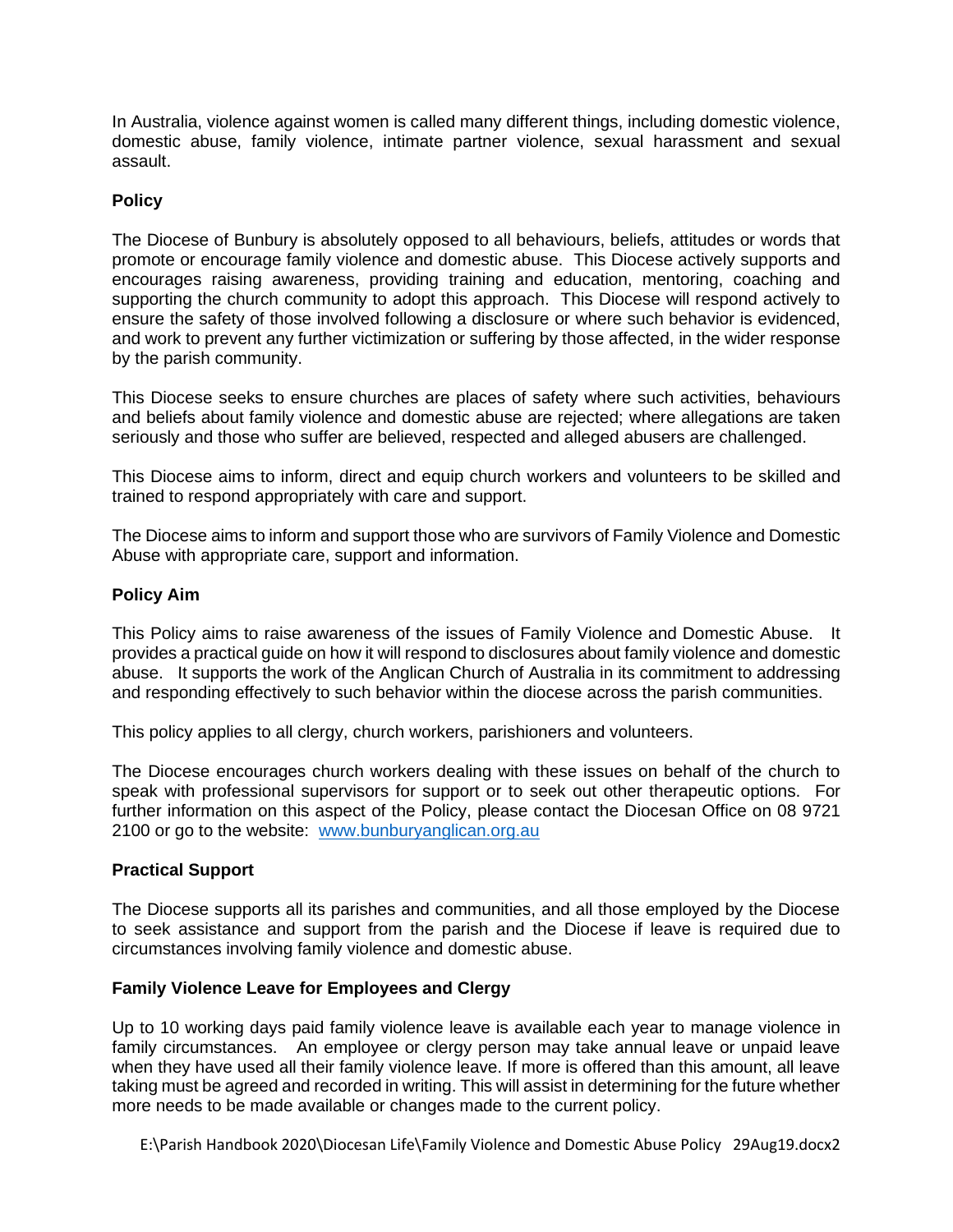If an employee or clergy person does not use their family violence leave within 12 months, they cannot carry it over to the next year. If an employee stops working for the Diocese and parish, the Diocese does not have to pay them for the family violence leave they have not taken.

The Diocese will pay employees or clergy persons who take family violence leave. It will pay their relevant daily pay, or average daily pay for each day of leave they take on a day they usually work – an 'otherwise working day'.

The Diocese and parish can ask for proof an employee or clergy person is affected by family violence. The Diocese does not have to pay the employee until this proof is received, unless the employee has a reasonable reason, such as having to leave home quickly and has not had time to provide the evidence.

Getting proof may not be simple, given the nature of domestic and family violence. Examples of proof may include:

- A letter or email about what's going on and how it affects the employee from a support organisation – for example, a domestic violence support service
- A report from a doctor or nurse
- A report from a school
- A declaration a letter of evidence witnessed by an authorised person like a justice of the peace
- Any court or police documents about the domestic violence.

The Diocese's response and the parish's response when asking the employee for proof depends on whether the employee or clergy person is taking family violence leave or asking for short-term flexible working arrangements.

In the first instance, the individual should speak to the Warden who is a member of the Oversight Committee to seek support and assistance. This will be advised to the Payroll office in the Diocese to ensure the appropriate leave is noted confidentially and the supporting documentation is included.

If a clergy person is alleged to be the perpetrator, the appropriate processes will be applied to keep the family safe while the clergy person is stood aside and the allegation is reported, investigated and other arrangements made to keep all involved safe.

### **Procedures**

### **1. Responding to those who have suffered abuse and violence:**

- a. Disclosing is a big step and is risky for those involved
- b. Be compassionate, displaying a genuine attitude that is pastoral, gentle, nonjudgmental, non-blaming, respectful and reassuring
- c. Meet in a safe environment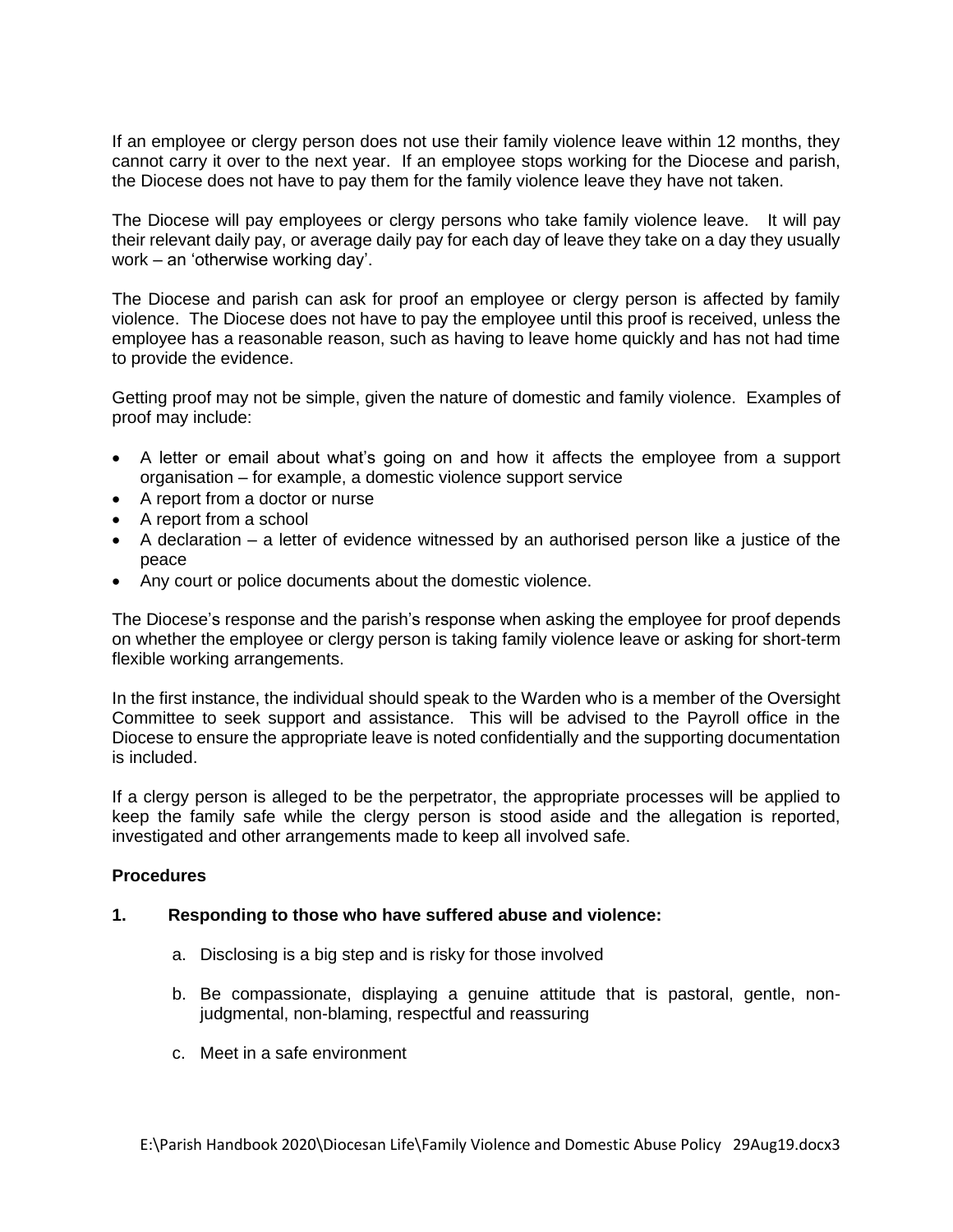- d. Confirm the information is private and confidential unless there are safety concerns for the individual and for any other vulnerable people and children
- e. Be aware of any cultural sensitivities
- f. Be aware of emotional distress or fear
- g. Listen deeply and acknowledge what you have heard
- h. Affirm the importance of the step taken to disclose
- i. Reassure them that their response to the violence and abuse they are experiencing, is ok
- j. Reassure them the violence and abuse is not their fault, there is no excuse for the violence and abuse and the responsibility lies with the person doing the abuse
- k. Violence and abuse is a crime
- l. All individuals have a right to be safe and live free from violence and abuse
- m. Ask what assistance they need
- n. If the alleged abuser is a clergy person, a paid church worker or authorised church worker, the Director of Professional Standards must be informed, as well as the Diocesan Secretary as part of the Safe Church processes.
- o. If the alleged abuser is a clergy person or paid employee or an authorised lay volunteer, the person may be stood aside to ensure the safety of all is maintained for the duration of any investigation and while the provision of support is put in place for all concerned.

## **2. When responding do NOT:**

- a. Take photos of the person who has been abused or their children
- b. Interview or question any of the children involved
- c. Encourage the person abused to forgive or return to the family home
- d. Facilitate mediation between the parties

### **3. Responding to alleged or known abusers**

The Church and Diocese has a very important role in challenging inappropriate behavior. This can lead to increased risks for the person who has been abused and the person challenged or known to have committed the abuse. The responses must be done very carefully and must not put the person who has been abused at increased risk. This means the following should be considered:

# **Church Workers must NOT:**

E:\Parish Handbook 2020\Diocesan Life\Family Violence and Domestic Abuse Policy 29Aug19.docx4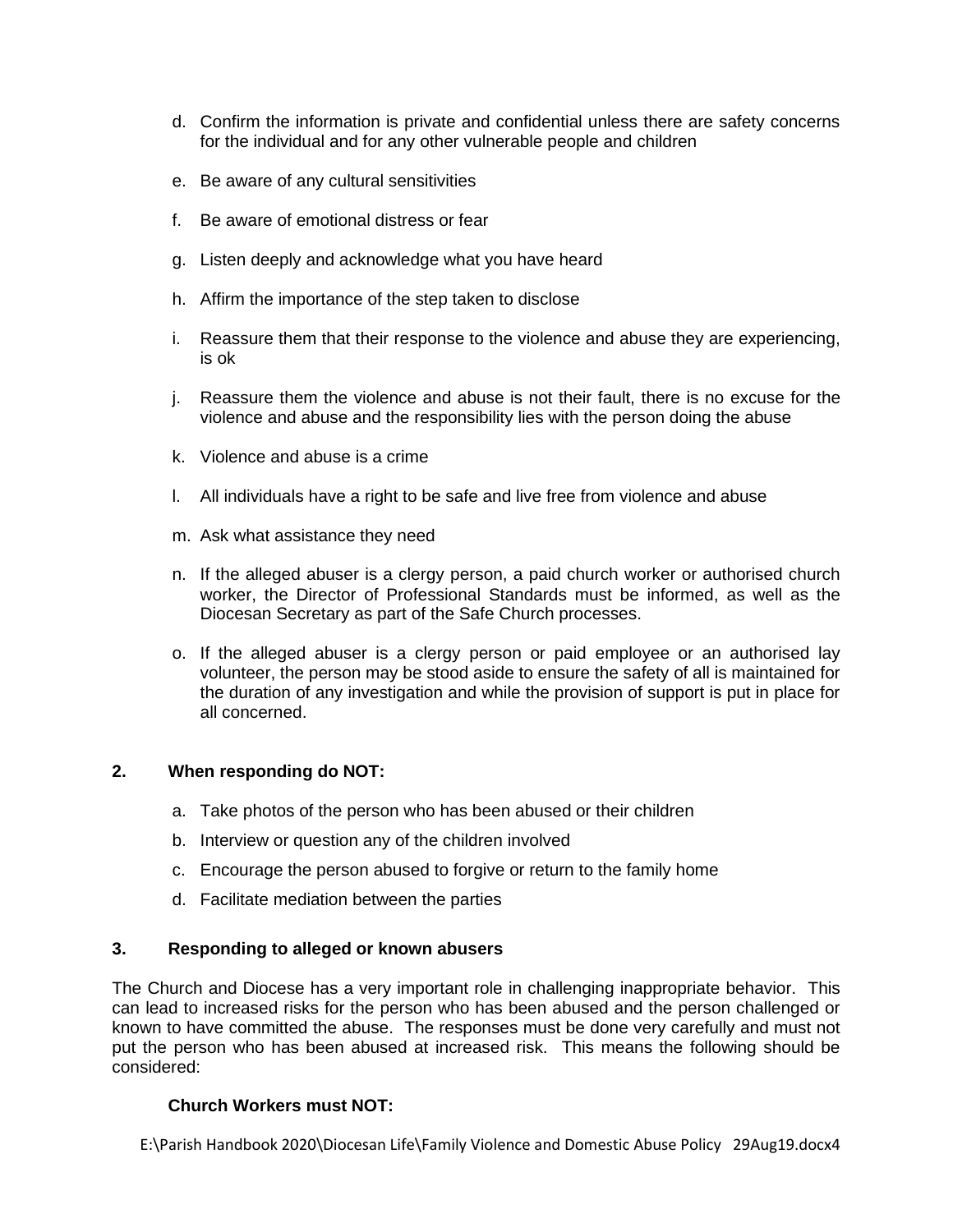- a. Meet with the alleged or known abuser alone
- b. Undertake any investigation into the allegations this must be reported to the correct authorities to investigate
- c. Provide a character witness or be involved in any process which may seem as if the Church supports their position
- d. Allow the alleged abuser to use religious or cultural excuses for their behavior
- e. Pursue counselling or mediation with the individuals if there is awareness there is violence in the relationship
- f. Encourage the person abused to forgive the alleged abuser and or take them back into the home

### **Church Workers should:**

- a. Be aware of the danger the alleged abuser may pose and the need to ensure the safety of all who may meet with them
- b. Be aware the alleged abuser may be polite, seductive, intimidating, in denial or turn threatening and violent
- c. Provide the appropriate level of pastoral support as part of a Team within the Safe Church guidelines and in consultation with members of the Team, not acting in isolation or making decisions alone
- d. If appropriate in the immediate context, encourage the alleged abuser to accept accountability for their actions and seek help to address their behavior
- e. Advise the Director of Professional Standards immediately along with other appropriate authorities including the police and the Priest in Charge.
- f. Understand any alleged or known perpetrator may be subject to a Worshipping Agreement to ensure the safety of those attending the parish and this will be followed up with the Priest-in-Charge and the Diocese.

### **Summary**

The Anglican Church of Australia and the Anglican Diocese of Bunbury are committed to ensuring this Policy on Family Violence and Domestic Abuse in the Anglican Church is implemented, supported and updated as necessary.

The Diocese of Bunbury is actively committed to working with General Synod to support this work on ending family violence and domestic abuse; and to promote the safety and wellbeing of individuals affected by this criminal and unacceptable behaviour.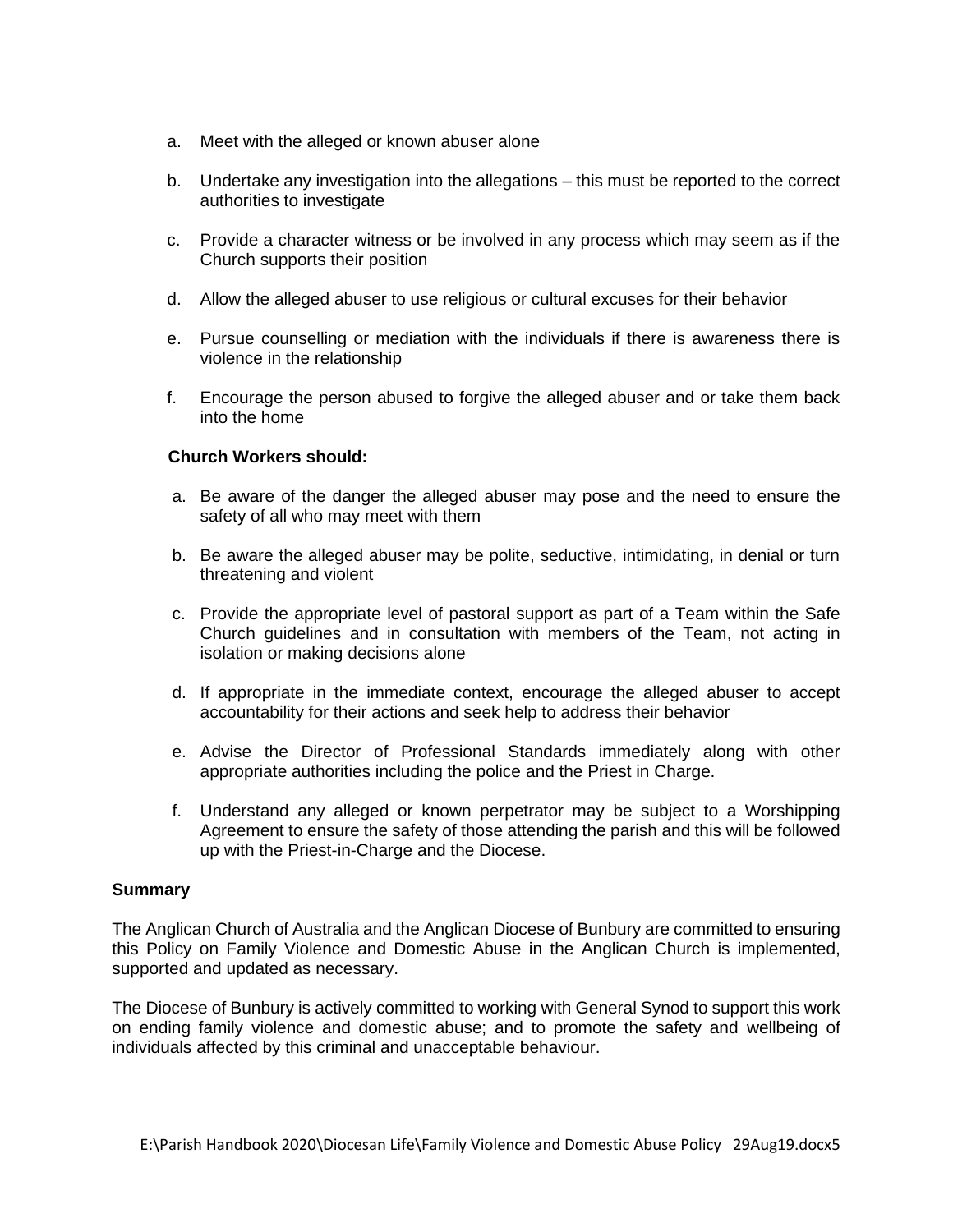The Diocese is also committed to teaching the Church's theological response for expressing God's love as stated in this Policy and in our responses to each other in the face of such grievous and unacceptable behaviour, beliefs, language and culture.

# **Contact Information**

WA Police – emergency 000 (for anyone in immediate danger of harm) WA Police Operations Centre 131 444 Crisis Care 08 9223 1111 1800Respect or 1800 737 732 (national counselling helpline, information and support 24/7) Women's Domestic Violence Helpline 1800 007 339 Men's Domestic Violence Helpline 1800 000 599 Legal Aid Information Line 1300 650 579 South West Community Legal Centre (08) 9791 3206 or 1800 999 727 Domestic Violence Advocacy and Support Centre 08 9328 1200 Domestic Violence Children's Counselling Service 08 9328 1888 Kids Helpline 1800 551 800 Multicultural Women's Advocacy Service 08 9328 1200 Women's Information Service 1800 199 174 Yorgum Aboriginal Counselling Service 08 9218 9477 Derbarl Yirrigan Health Service 08 9421 3888 Djinda Services 08 9489 6391 Warratah Support Centre (SARC) 08 9791 2884 Comprehensive information may be found by copying the following: [https://www.dcp.wa.gov.au/CrisisAndEmergency/FDV/Documents/FDV%20Referral%20Guide%](https://www.dcp.wa.gov.au/CrisisAndEmergency/FDV/Documents/FDV%20Referral%20Guide%20April%202013.pdf) [20April%202013.pdf](https://www.dcp.wa.gov.au/CrisisAndEmergency/FDV/Documents/FDV%20Referral%20Guide%20April%202013.pdf)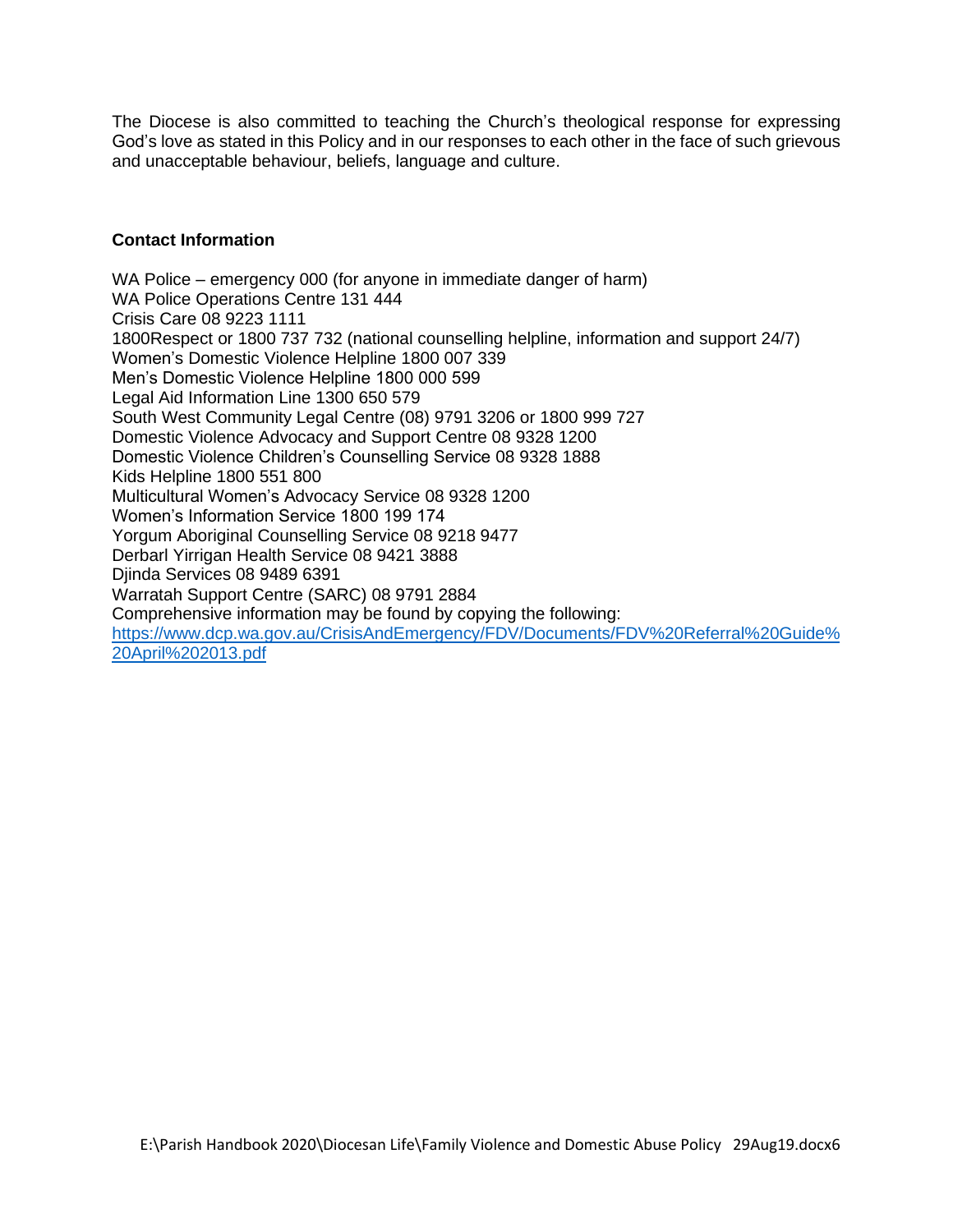# **Appendix 1: Victim Safety and Perpetrator Accountability**

- 1. There is a primary duty of care to the person who has been abused and is suffering from the violence and to focus on their immediate safety and wellbeing needs
- 2. Those who have suffered family violence and domestic abuse are supported, empowered and encouraged to seek professional care from the relevant authorities in WA.
- 3. People have a right to privacy and confidentiality within the limits of the law and where safety is not compromised
- 4. Those who choose to remain or return to a violent environment are provided with pastoral care and support and not criticized or abandoned
- 5. Those who are suffering the abuse and violence are not made to leave the church community
- 6. We respond to alleged or known abusers of domestic abuse and family violence primarily as a Safe Church issue and in the wider context of good pastoral care and make sure the vulnerable individuals and children are the primary focus of our care
- 7. The abuser is asked to take responsibility for their behavior while no blame or responsibility for the violence is attributed to the person who has been abused. The abuser is to be encouraged to take responsibility for their actions and seek appropriate assistance and intervention to take responsibility for and address their abusive attitudes and behavior
- 8. Any clergy and church workers who perpetrate family violence and domestic abuse where this has been determined, will be subject to the appropriate disciplinary process as outlined in the Professional Standards Statute 2004 where relevant, together with appropriate reporting to the relevant authorities and disciplinary processes outlined in Faithfulness in Service and The Licensing Statute 2017.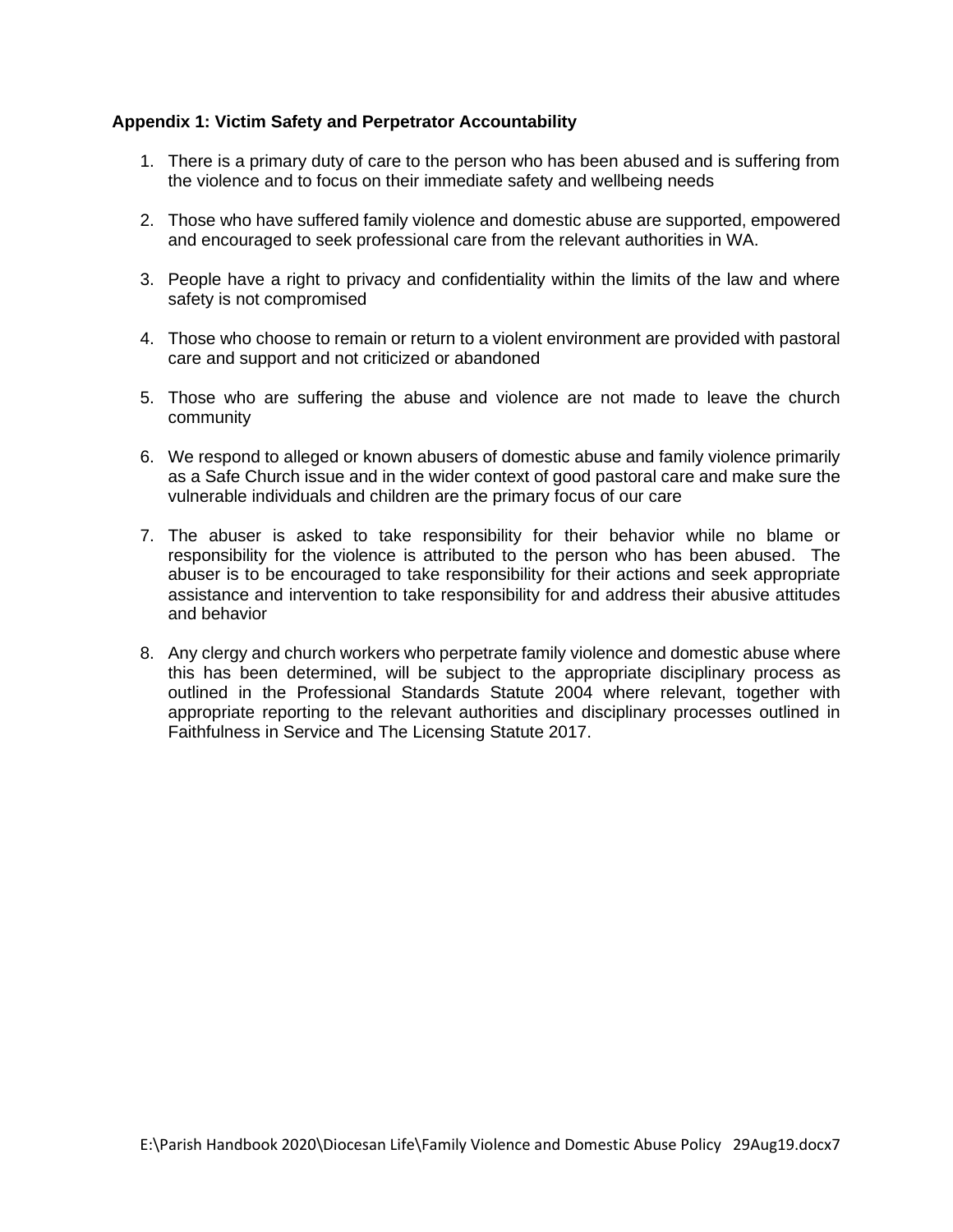## **Appendix 2: Indicators of Domestic Abuse and Family Violence**

The level of violence in domestic abuse increases generally over time and becomes more damaging and severe and occurs more frequently. Early detection and intervention can lessen the risk of more severe harm and even homicide of the person being abused and the impact on any children within the family or domestic situation.

There are many indicators of abuse, and the more there are the greater the risk of homicide.

**A referral to the WA Police Service with or without the permission of the person who has been abused should only be made when there are immediate concerns for the person's immediate safety or the safety of others including children and young people. These circumstances include:**

- a) Where the person has received life threatening injuries
- b) Injuries have increased in frequency and severity over time
- c) The person is pregnant or has recently given birth
- d) Has recently separated from or is considering separating from an abusive partner

**Please Note:** Separation is a time of extreme danger. Separation includes the person who has been abused leaving the abuser or the abuser being removed from the home against their will as a result of a violence restraining order (VRO) or police charges.

### **In addition, the circumstances for the alleged or known abuser where the risk of danger to the person being abused is likely to increase, include being made aware the abuser:**

- a. Has access to weapons, particularly firearms and other lethal weapons
- b. Has used a weapon in a recent event
- c. Has previously tried to harm or kill the person being abused
- d. Has previously threatened to harm or kill
- e. Has previously harmed or threatened to harm or kill children or other family members
- f. Has harmed or killed pets or other animals or threatened to do so
- g. Has previously threatened or attempted suicide
- h. Has sexually assaulted the person being abused
- i. Misuses drugs and or alcohol
- j. Has or is stalking the person being abused
- k. Uses obsessive, jealous, controlling behaviours towards the person being abused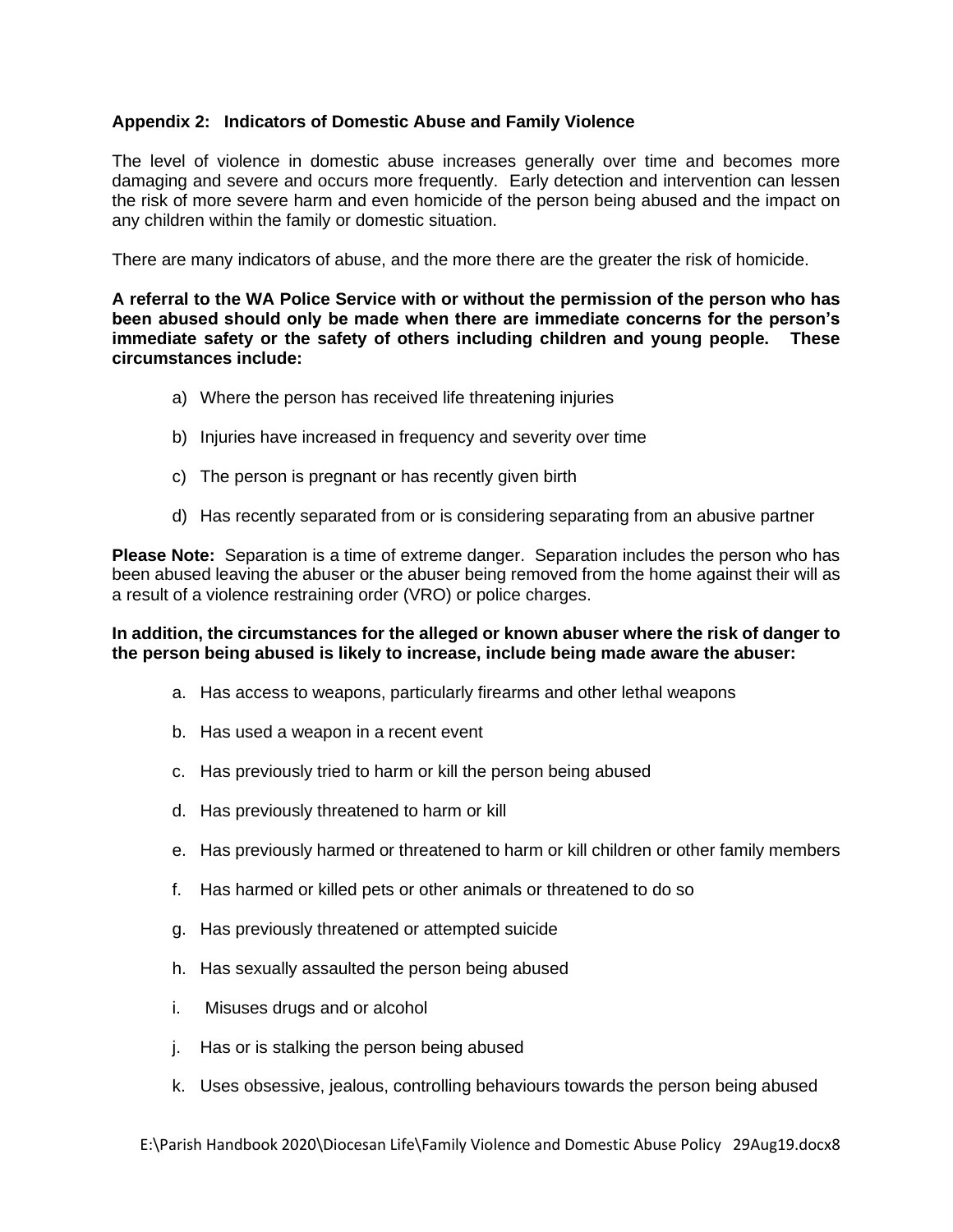- l. Is unemployed
- m. Has previously had a VRO taken out against them
- n. Has previously or is currently in breach of a VRO
- o. Has financial difficulties
- p. Has depression or other mental health illnesses

**Please Note:** The presence of a mental illness needs to be considered, particularly in relation to other risk factors, including paranoia and a belief the person being abused is an enemy.

# **Physical Signs and Symptoms**

There may be indicators that highlight the possibility abuse and violence is taking place. These include:

- a. Injuries to the head, face, neck, chest, breast, abdomen or genitals
- b. Unexplained physical injuries or musculoskeletal complaints
- c. Multiple and bilateral soft tissue injuries especially contusions and abrasions
- d. Lacerations, bruises, stab wounds, burns, human bites, fractures (particularly of the nose and eye orbits) and spiral wrist fractures
- e. Bruises of various ages and multiple injuries such as bruises, burns and scars in different stages of healing
- f. Signs of hair being pulled out
- g. Sexual assault
- h. Lethargy, malaise and fatigue
- i. Ruptured eardrums
- j. A history of gynaecological problems, miscarriages, chronic pelvic pain
- k. Headaches, migraines, dizziness
- l. Insomnia
- m. Chest pain, palpitations hyperventilation
- n. Gastrointestinal disorders and eating disorders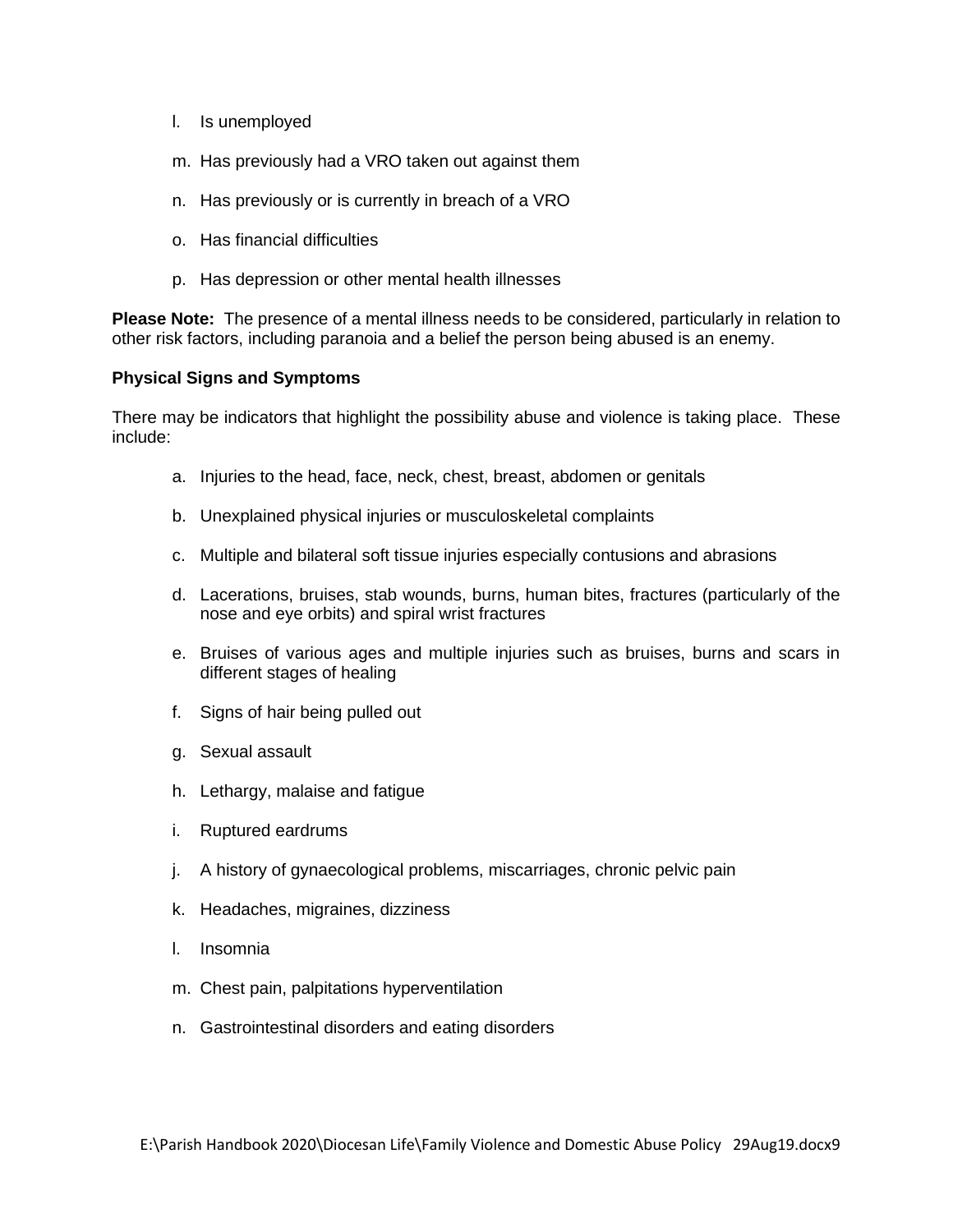# **Pregnancy**

Women are at increased risk of domestic abuse and violence commencing or increasing during pregnancy. Women who are abused during pregnancy are at greater risk during this time. Risk factors include:

- a. Minimal or late attendance for antenatal care
- b. Unintended or unwanted pregnancy
- c. Injuries or vaginal bleeding during pregnancy
- d. Miscarriage or other pregnancy complications
- e. Low birth weight of infant
- f. Seeking a termination of the pregnancy

### **Psychological and emotional indicators**

Recurring domestic abuse can lead to other illnesses and emotional problems that may not immediately seem related to domestic abuse and violence. These include:

- a. Increased psychological arousal
- b. Intrusive thoughts and flashbacks
- c. Sleeping difficulties and nightmares
- d. Difficulty concentrating
- e. Hyper-arousal and hyper vigilance
- f. Disassociation
- g. Repeated visits to a health service or GP for stress related symptoms
- h. Emotional distress such as anxiety, indecisiveness, confusion, hostility, panic attacks
- i. Depression
- j. Self-harming behaviours
- k. Suicidal thoughts and or attempts
- l. Drug and alcohol abuse including dependence on tranquillisers and alcohol

### **Presentation and history**

- a. The person being abused is hesitant or evasive when describing injuries
- b. Minimizes the injuries and pain
- c. Distress is disproportionate to the injury which may be minimized 'I walked into a door'
- d. Uncomfortable or anxious in the presence of their partner
- e. Makes excuses for the abuser's violent behavior